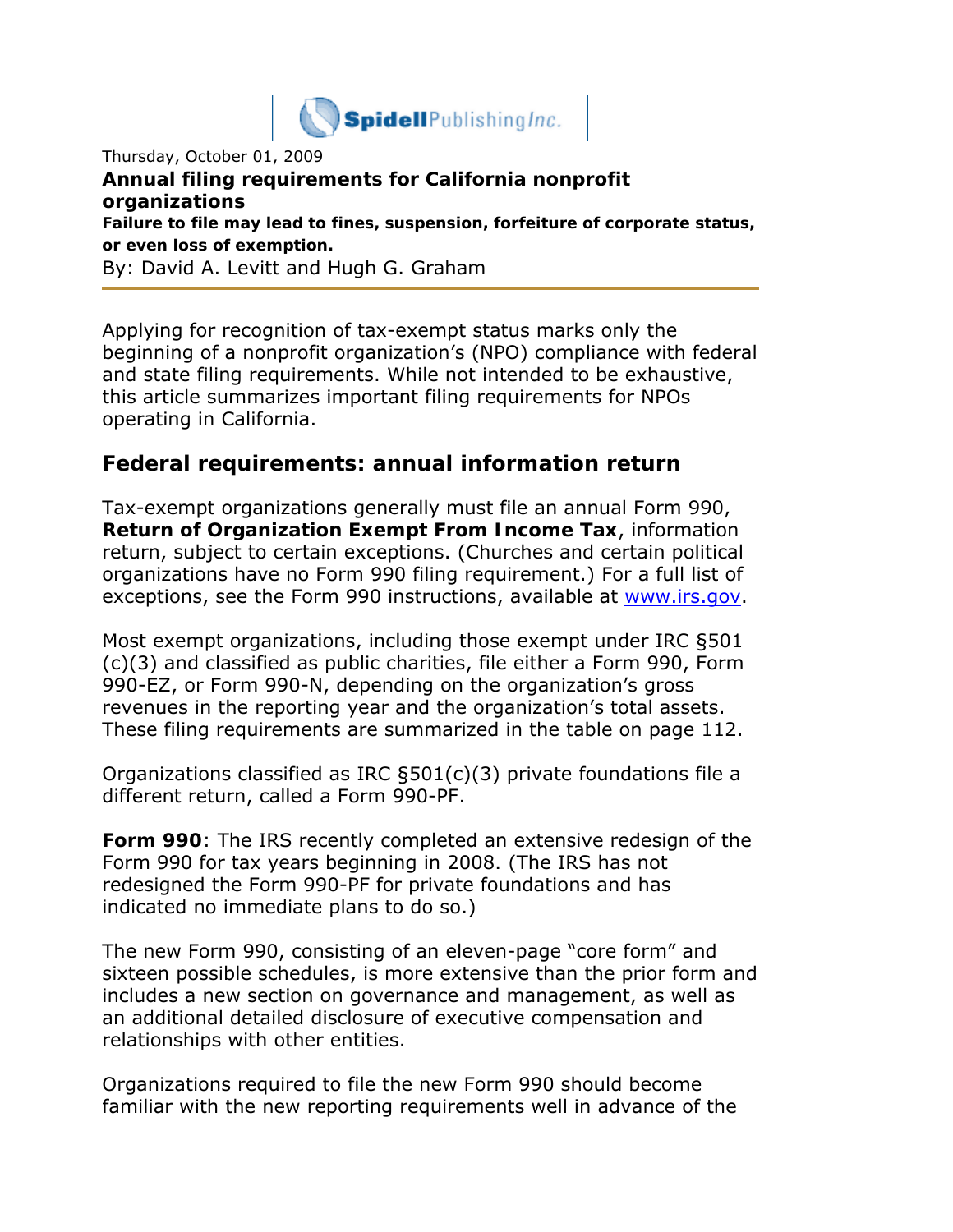end of the filing year, so they can take the necessary steps to submit a complete return with all of the required information.

**Form 990-EZ**: The Form 990-EZ is a shorter return that has not been subject to recent significant revision. Smaller NPOs may be eligible to file the simpler Form 990-EZ, particularly during the threeyear transition period for introducing the new Form 990 (see the table on page 112), and should take advantage of this opportunity. Certain NPOs, such as sponsors of donor-advised funds, must complete a full Form 990 return and cannot use the Form 990-EZ.

A Form 990, 990-EZ, or 990-PF must be filed by the 15th day of the 5th month after the close of the NPO's fiscal year — i.e., May 15 for organizations on a December 31 calendar year. NPOs can use IRS Form 8868, **Application for Extension of Time To File an Exempt Organization Return**, to request an automatic threemonth extension as well as an additional three-month extension (not automatic), as long as the request is filed on or before the return is due.

The standard penalty for filing late is \$20 per day from the date the return is due up to \$10,000 or 5% of the NPO's gross receipts (whichever is smaller). NPOs with annual gross receipts exceeding \$1 million are subject to a penalty of \$100 for each day failure continues (with a maximum penalty of \$50,000).

**Form 990-N**: An NPO that would otherwise be required to file a Form 990, but falls below the annual gross revenues threshold for filing a Form 990 or Form 990-EZ, must instead submit an annual electronic filing with the IRS, called a Form 990-N (**e-Postcard**).

The Form 990-N filing requirement is effective for tax years ending on or after December 31, 2007. The form must be filed at: http://epostcard.form990.org

The Form 990-N is due by the 15th day of the 5th month after the close of an NPO's tax year. Extensions are not available, although no financial penalties exist for late filings. Form 990-N cannot be filed until after the applicable tax year ends.

An NPO that fails to file a Form 990-N, or a full Form 990 or 990-EZ return, for three consecutive years will automatically lose its tax exempt status. The organization's status will be considered revoked after the due date for the filing of the third annual return.

**Form 990-T (unrelated business income)**: If an NPO regularly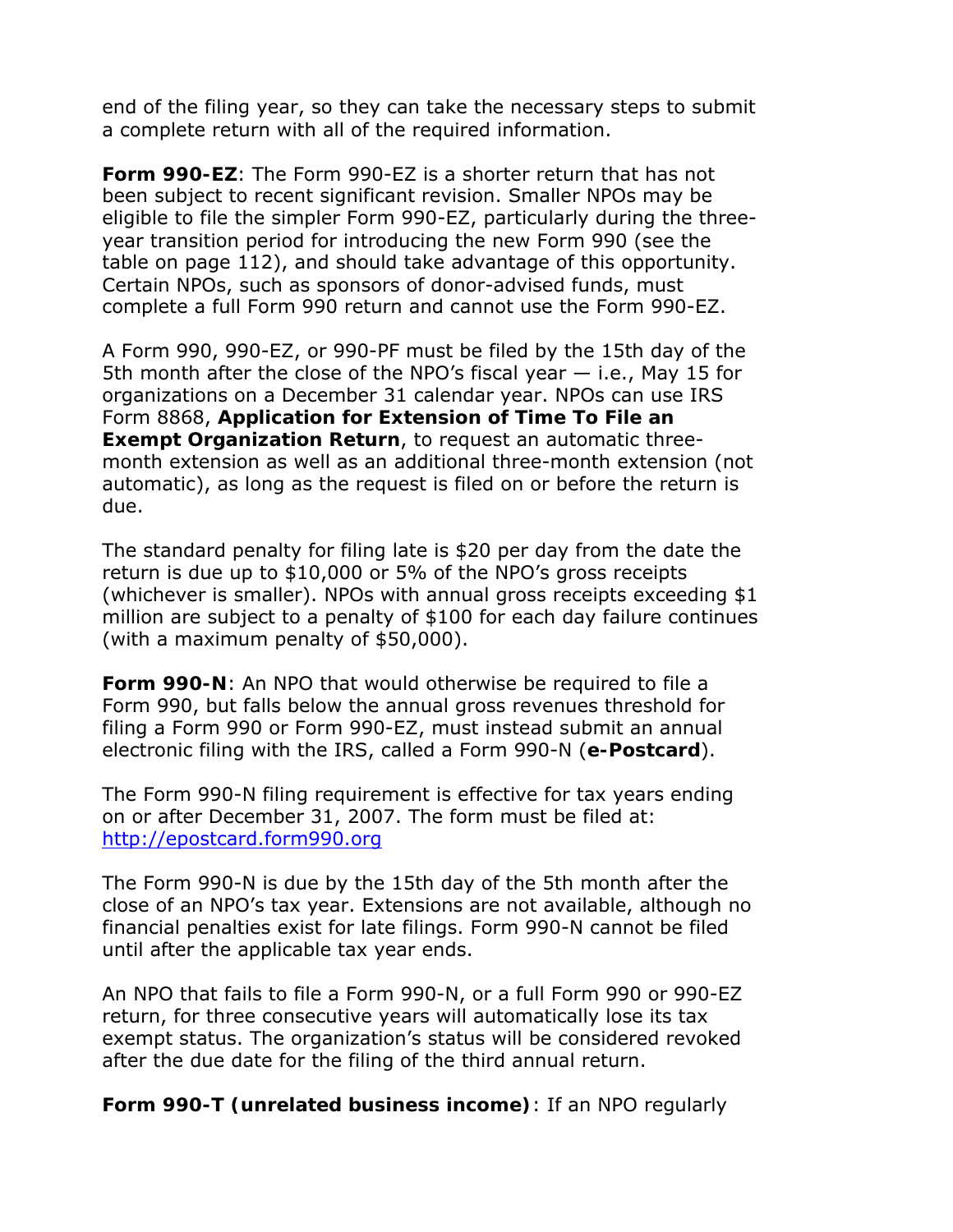carries on a trade or business whose conduct is not substantially related to its exempt purpose, and if the annual gross income from it equals or exceeds \$1,000, the income from that business must be reported yearly on IRS Form 990-T, **Exempt Charity Business Income Tax Return**.

The NPO will be taxed on this income at the regular corporate tax rate unless the income falls under an exception. Any taxes owed must be paid on a quarterly basis. If the total expected tax for the year is \$500 or more, the organization must make quarterly payments of its estimated unrelated business income tax. The Form 990-T is due the 15th day of the 5th month after the end of the organization's fiscal year. Extensions may be requested by filing IRS Form 8868.

# **California requirements: FTB**

FTB Form 199: California law requires a tax-exempt organization with gross receipts normally above \$25,000 to file a California Form 199, **California Exempt Organization Annual Information Return**, with the FTB.

Form 199 is due on the 15th day of the 5th month after the close of the organization's fiscal year. An organization that cannot file by that date may take an additional seven months to file without submitting a written request for extension, as long as its status is in good standing and not suspended. (If the organization owes any tax for the year, it also may need to file Form FTB 3539, Payment for Automatic Extension for Corporations and Exempt Organizations).

Organizations required to file Form 199 must pay a \$10 filing fee, with certain exceptions, including an exception for charities primarily supported by contributions of the general public.

**FTB Form 3509 (political and legislative activities)**: A charity (exempt under R&TC §23701(d), the state equivalent of IRC §501(c) (3)) that engages in political or legislative activities must attach a Form 3509, **Political or Legislative Activities By Section 23701d Organizations**, to its Form 199. Organizations with such activities also may be subject to registration and reporting requirements under federal, state, or local campaign finance or lobbying disclosure laws.

**FTB Form 109 (unrelated business income)**: If an NPO regularly carries on a trade or business that is not substantially related to its exempt purpose, and if the annual gross income equals or exceeds \$1,000, the income from that business must be reported yearly to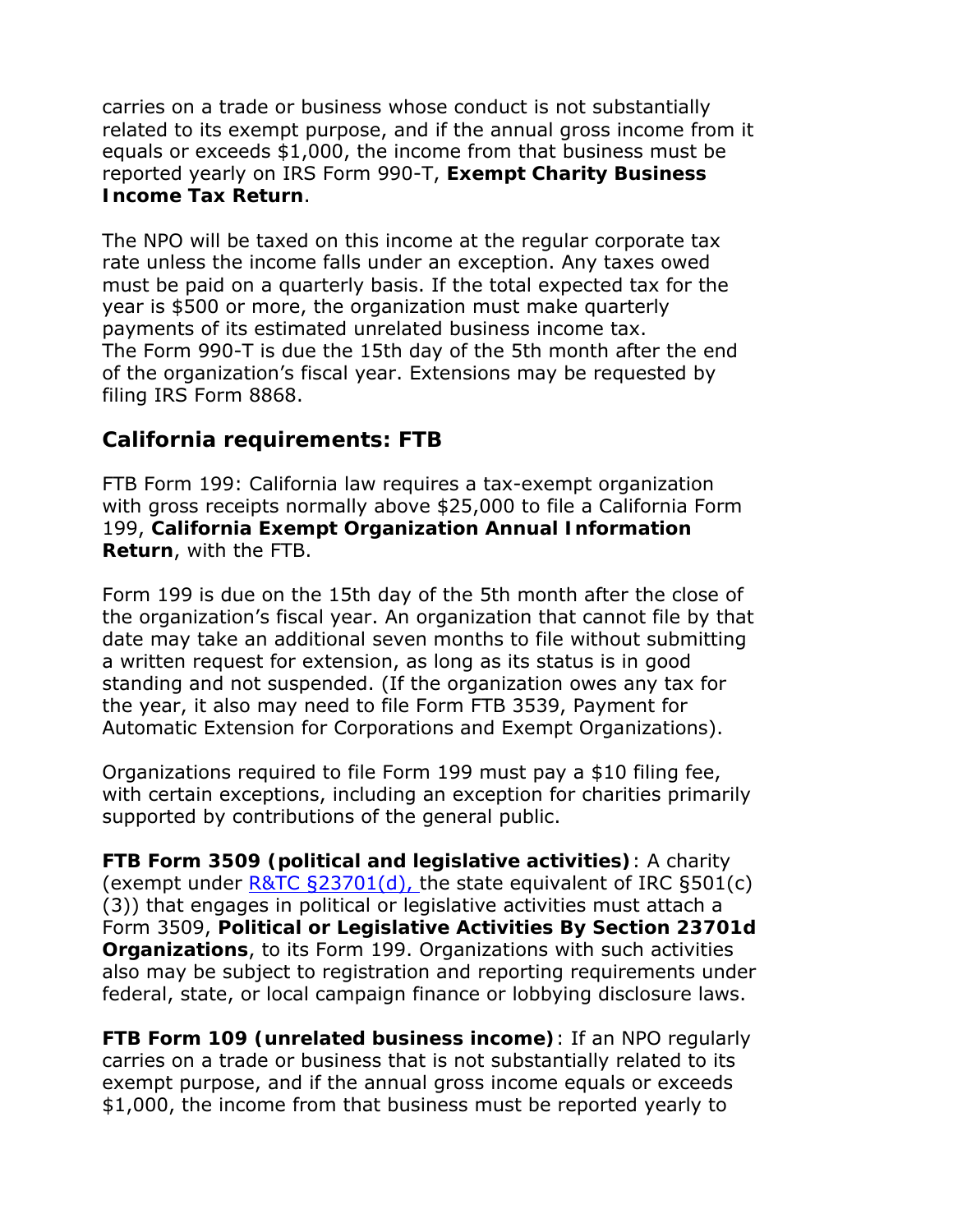the FTB on California Form 109, California Exempt Organization Business Income Tax Return, due on the 15th day of the 5th month after the end of the organization's fiscal year along with Form 199.

# **Attorney General, Registry of Charitable Trusts**

The California Attorney General regulates charities and paid fundraisers who solicit on their behalf. The term "charity," as understood by the Attorney General, includes all nonprofit public benefit corporations, regardless of tax status. Therefore, organizations tax-exempt under either IRC §501(c)(3) or §501(c)(4), if incorporated as a nonprofit public benefit corporation, are subject to the registration and reporting requirements of the Attorney General.

Nonprofit organizations that are not public benefit corporations and do not hold assets for charitable purposes are not subject to Attorney General charitable trusts regulation.

**Form CT-1**: Most charities holding assets in trust for charitable purposes or doing business in California, including corporations, unincorporated associations, and trusts, must register with the Attorney General's Registry of Charitable Trusts using Form CT-1, **Initial Registration Form**, within 30 days of initially receiving assets. Although this is a one-time, as opposed to an annual filing, it bears mentioning. The registration must describe the primary activity of the organization; list all trustees, directors and officers; and include a copy of the charity's organizational documents, federal tax exemption application, and IRS determination letter.

Hospitals, schools, and religious organizations are exempt from this Attorney General registration requirement.

**Form RRF-1**: Charitable organizations holding assets for charitable purposes that are required to register with the Attorney General (see Form CT-1 above) are also required to file Form RRF-1, **Annual Registration Renewal Fee Report**. The purpose of the Form RRF-1, as stated on the form itself, is "to assist the Attorney General's office with early detection of charity fiscal mismanagement and unlawful diversion of charitable assets."

A sliding-scale filing fee is due based on the NPO's gross annual revenue for the preceding fiscal year. The Form RRF-1 is due annually according to the same deadlines as the federal Form 990 return, including extensions, and a copy of the organization's Form 990 return (if filed) must be attached.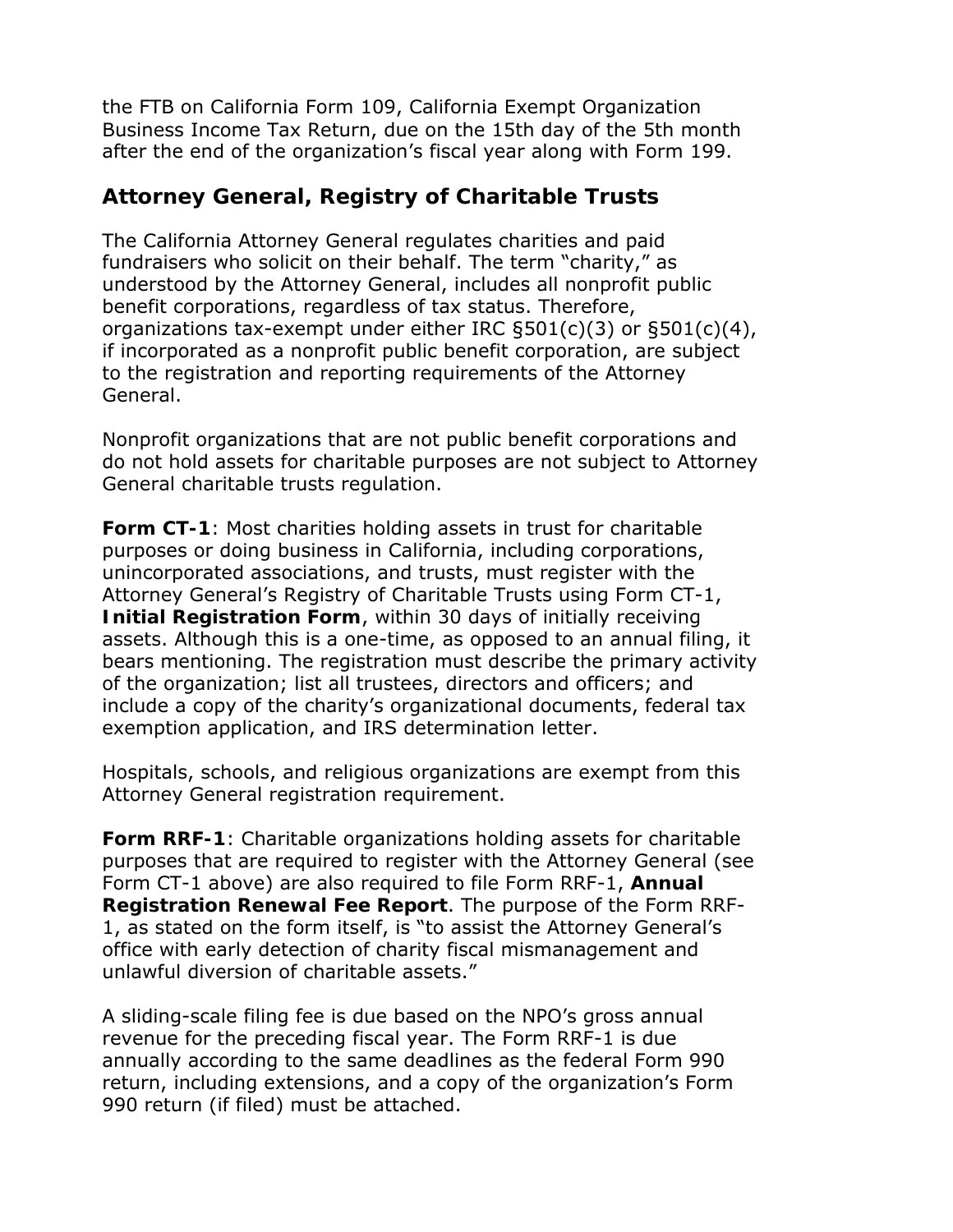An organization must file the Form RRF-1 regardless of its gross revenue or total assets. Failure to file the Form RRF-1 or Form 990 could result in the loss of state tax-exempt status.

**Submission of IRS Form 990**: Charities with total gross revenue or assets of \$25,000 or more must also file a copy of the IRS Form 990, 990-EZ, or 990-PF with the Attorney General's Registry of Charitable Trusts.

In certain circumstances, a charity must file a Form 990 with the Attorney General even if the charity has no obligation to file the Form 990 with the IRS. For instance, a charity must file an IRS Form 990 or 990-EZ with the Attorney General if it has not filed a Form 990 for ten years or if its corporate articles were amended to change its charitable purposes. (For a more complete list of when an IRS Form 990 must be filed, see:

ag.ca.gov/charities/content/new\_990.php.

In order to avoid possible public disclosure of donor information by the Attorney General Registry of Charitable Trusts, a charity should redact any information that might identify a donor from its Form 990 Schedule B (Schedule of Contributors) that is submitted with its Form RRF-1 or consider not including Schedule B at all.

**When is a charity doing business in California?** As noted above, the Attorney General exerts jurisdiction over charities "doing business in" California. According to the Attorney General, doing business in California includes soliciting donations in California "by mail, by advertisements in publications or by any other means from outside of California." Other examples of doing business in California include maintaining an office, holding meetings of the board of directors or corporate members, having officers or employees who perform work, and/or conducting charitable programs in the state.

Neither making grants to persons or organizations located in California, nor maintaining financial accounts or investments at a financial institution's office located in California, alone rises to the level of doing business in the state for Attorney General registration and reporting purposes.

# **Secretary of State**

Statement of Information (SI-100): NPOs incorporated in California must file California Secretary of State Form SI-100, Statement of Information (Domestic Nonprofit, Credit Union, and Consumer Cooperative Corporations), every other year after incorporation, by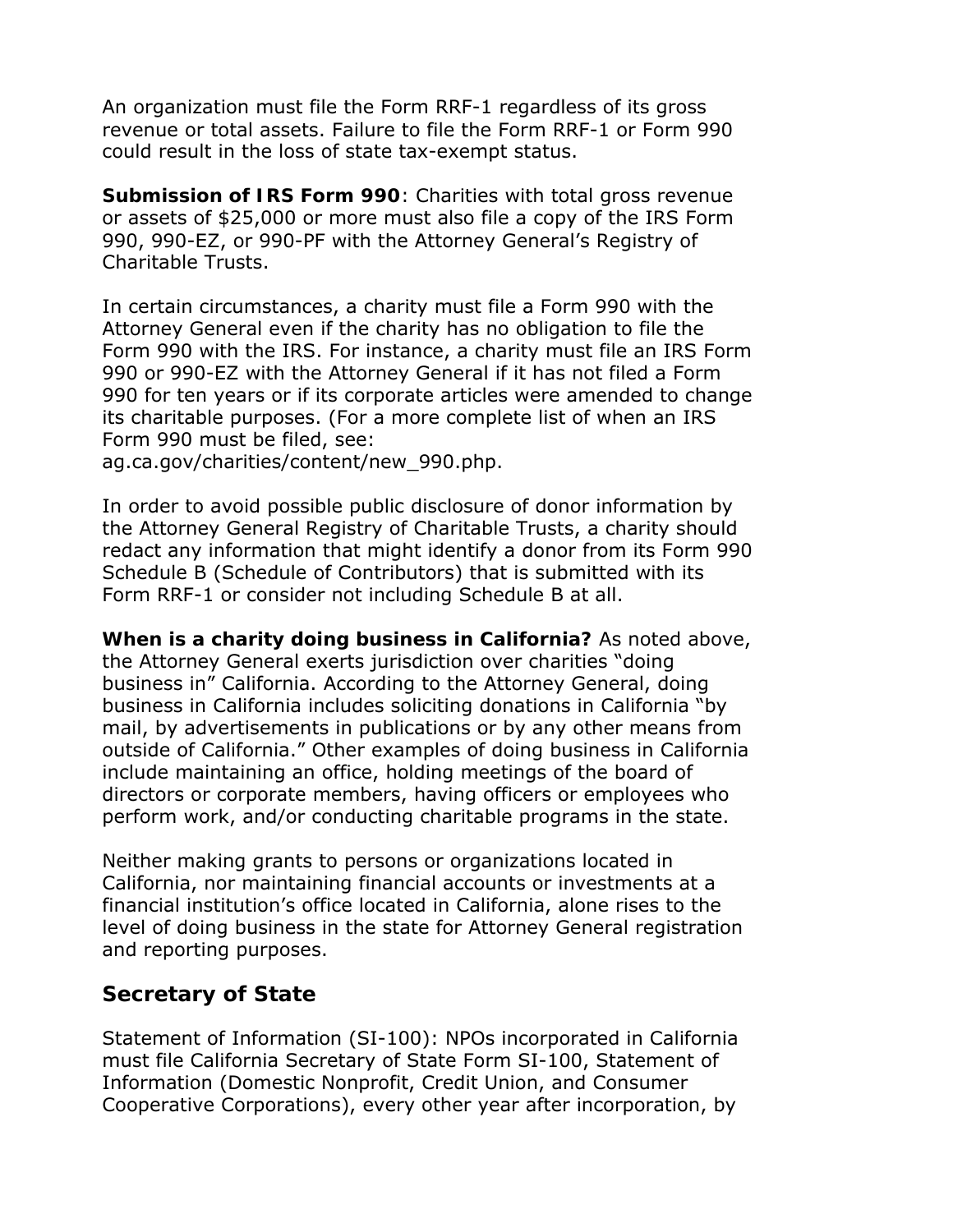the last day of the month of incorporation.

The Secretary of State ordinarily will send the form to the NPO at its mailing address or the address of its registered agent. However, filing the Form SI-100 is the NPO's responsibility, whether or not the Secretary of State sends a form to complete. This form asks for the names and addresses of the organization's officers and its agent for service of process. Failure to file could result in a suspension of the NPO's corporate powers. Form SI-100 requires a \$20 filing fee and can be filled online with a credit card at: https://businessfilings.sos.ca.gov/.

#### **About the authors**

Principal, Client Finance Administrator; Adler & Colvin. Adler & Colvin's lawyers, paralegals, and support staff serve the legal needs of the nonprofit sector.

| <b>Tax</b><br>year<br>beginning<br>in: | Form 990 Filing Thresholds for Tax-Exempt Organizations |                                                                    |                      |                                              |                       |
|----------------------------------------|---------------------------------------------------------|--------------------------------------------------------------------|----------------------|----------------------------------------------|-----------------------|
|                                        | <b>Form 990-N</b>                                       | Form 990-EZ                                                        |                      | <b>Form 990</b>                              |                       |
|                                        | Electronic<br>"ePostcard"                               | 4-page Short Form<br>+ 7 possible schedules<br>+ other attachments |                      | 11-page Core Form<br>+ 16 possible schedules |                       |
|                                        | IF                                                      | IF                                                                 | AND                  | IF                                           | <b>OR</b>             |
|                                        | Gross receipts<br>are:                                  | Gross<br>receipts are:                                             | Assets are:          | Gross<br>receipts are:                       | Assets are:           |
| 2008                                   | "normally"<br>** $\leq$ \$25,000                        | $\prec$<br>\$1,000,000                                             | $\lt$<br>\$2,500,000 | ≥<br>\$1,000,000                             | $\geq$<br>\$2,500,000 |
| 2009                                   | "normally" ≤<br>\$25,000                                | $<$ \$500,000                                                      | $\lt$<br>\$1,250,000 | $\geq$ \$500,000                             | $\geq$<br>\$1,250,000 |
| $2010+$                                | "normally" *<br>$\leq$ \$50,000                         | $<$ \$200,000                                                      | $<$ \$500,000        | $\geq$ \$200,000                             | $\geq$ \$500,000      |

\* Private foundations under IRC §501(c)(3) must file a Form 990-PF every year \*\* See link to Form 990-N on IRS website (www.irs.gov/charities) for definition of "normally"

**This chart reflects general thresholds for triggering filing requirements. Certain exceptions may apply to specific types of organizations. Please review the instructions to each form carefully.**